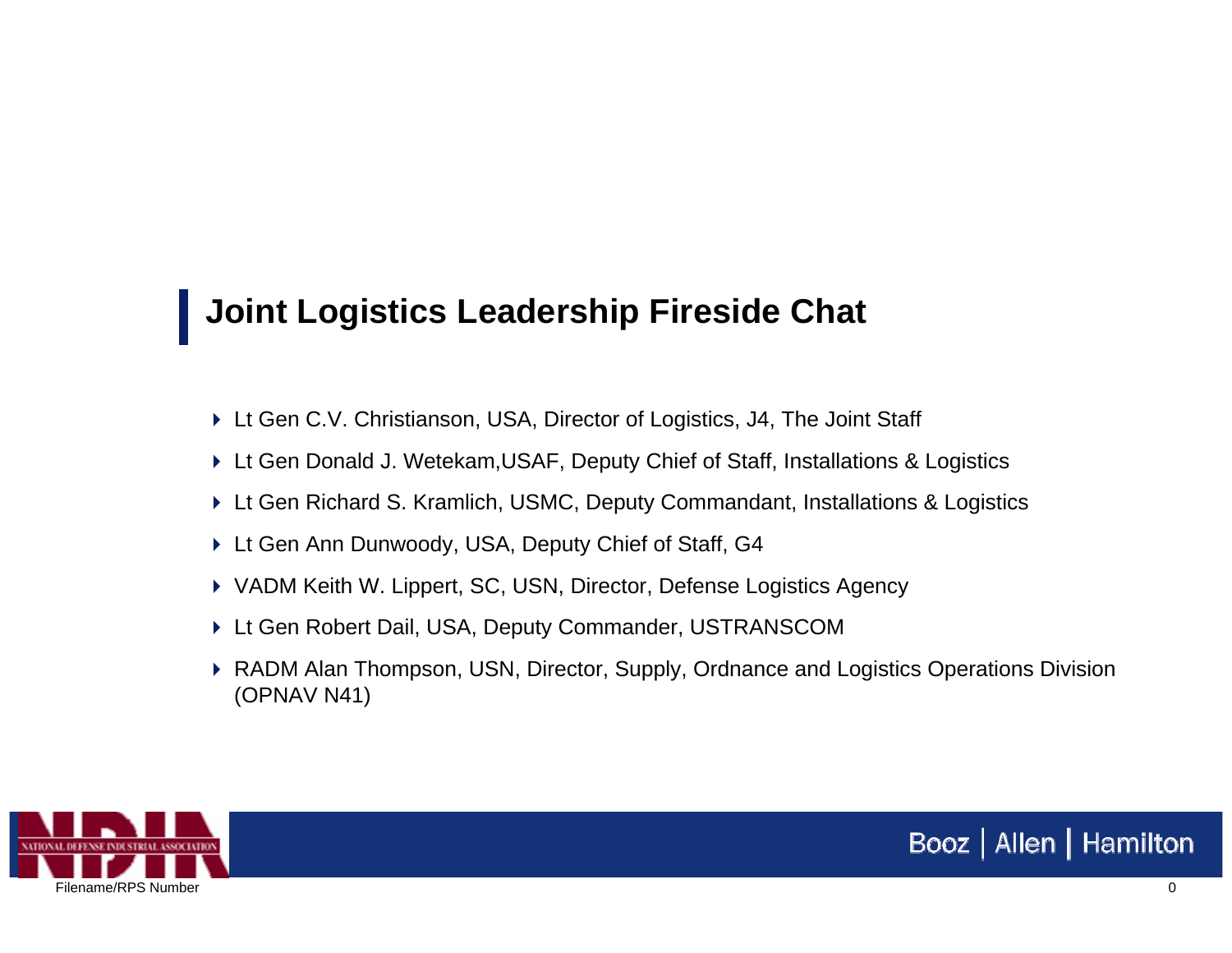## **Strategic relationships for Joint Logistics**

- In order to provide effective joint logistics, what are the necessary relationship?
	- Services focus on Logistics Readiness at best value
	- DLA control of material acquisition
	- US Transportation Command (the DPO) has oversight responsibility for the distribution process
	- Joint Staff serves a coordinating role
	- Regional Combatant Commanders or their subordinate commands serve as the Joint Force Commander. Are they the customer?
- Does the operational environment alter the relationship?